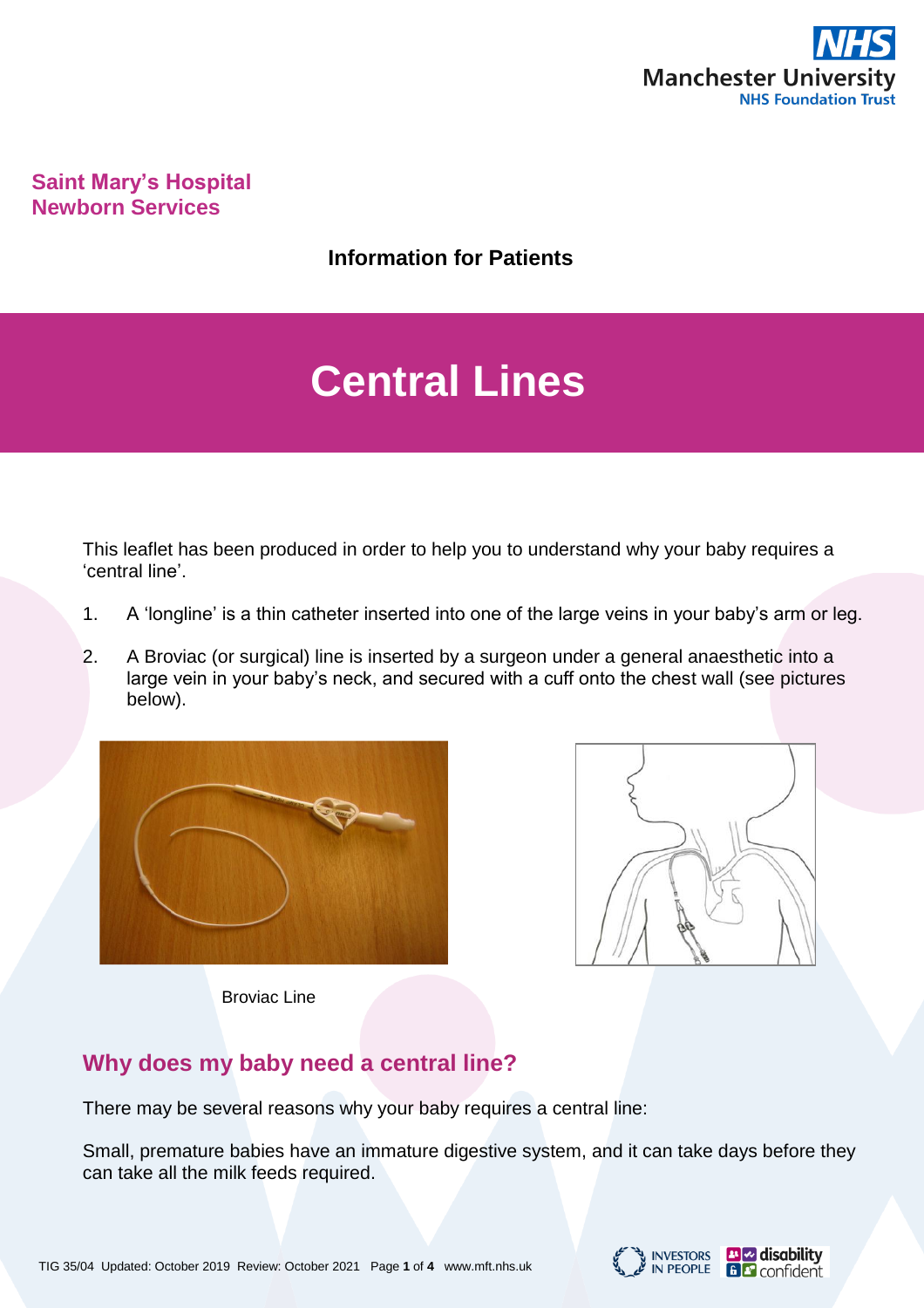

For some babies requiring bowel surgery, feeding is delayed because baby's intestine is not able to tolerate milk.

In both of these settings, we can provide all the nutrition the baby requires by giving fluid called Total Parenteral Nutrition (TPN). TPN is given into a large vein by central line, meaning that your baby continues to receive the calories they need for growth even though they may not be feeding.

If peripheral veins are running low or baby has "difficult access", a longline or Broviac line may be inserted so that medication and fluids can be delivered reliably.

Fluids can be given via a 'cannula' which is the small drip inserted into a vein. However, cannulas do not last very long as they frequently leak into the surrounding tissue and this is why a long line is preferred.

## **1. How is a longline inserted?**

A suitable vein is identified by the doctor who inserts the long line.

The doctor will wear a surgical gown and gloves to ensure that the line remains sterile.

The line is inserted into a vein in your baby's arm or leg. (On rare occasions, a vein in the scalp is used).

The tip of the line is placed in a suitable position.

Once the line is in place, an X-ray is taken to ensure that it is in the correct position.

It may take more than one attempt to insert the longline, as the veins of premature babies are very small.

Sometimes we are not able to insert the longline. If this happens the surgeons will place a line into one of the larger internal veins.

# **2. How is a Broviac line inserted?**

Your baby will need to go to theatre for a Broviac line to be inserted into a large vein in his/ her neck. A tiny hole is made in the neck (to access the vein) to insert this central line. This is tunnelled under the skin to emerge on the baby's chest wall. Attached to the Broviac line is a Dacron cuff that promotes cell (fibroblast) in-growth tissue just under the skin, to hold the line in place. This prevents skin organisms from creeping up the line from the exit site and reduces the risk of the line being pulled out accidentally.





**Pl<sub>ss</sub>** disability

**B** confident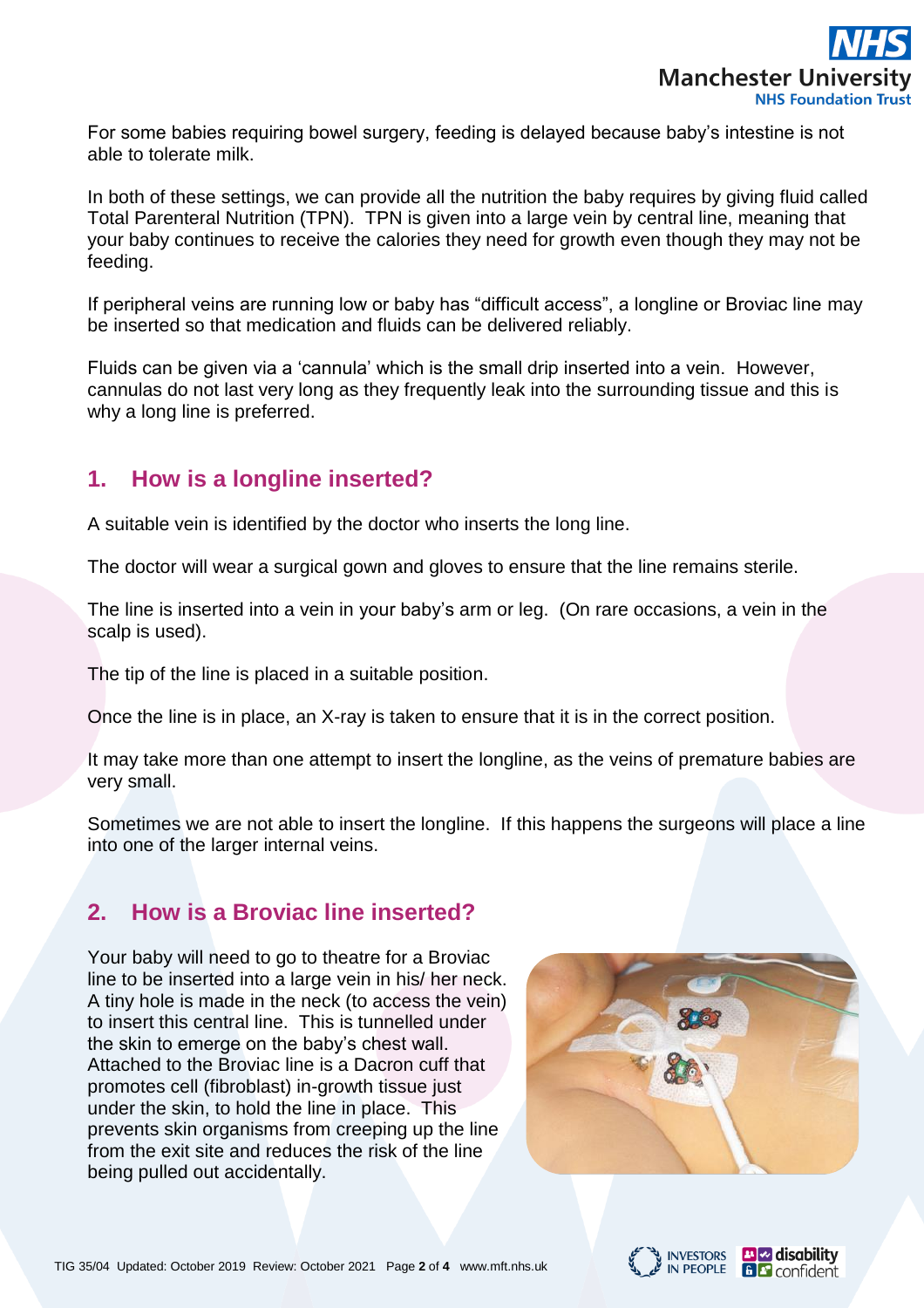

#### **Post-operative care**

As your baby requires a general anaesthetic, he/ she will be closely monitored in intensive care afterwards for a short period. The Broviac line position will be X-rayed in theatre to ensure it is in the optimal position for use, and again on arrival in NICU as is routine. The line will be looped on the chest wall and secured by a clear dressing to protect and cover the entry site. This dressing is changed by the nurse weekly or when required.

## **Will I need to give consent?**

Yes. You will be asked to sign a consent form before a longline is inserted by the neonatal doctor.

For insertion of a Broviac line, a member of the surgical team will take consent, and your baby will be seen by an anaesthetist to make sure he/ she is fit for a general anaesthetic and surgery.

## **How to reduce the risk of accidental long line or Broviac line removal?**

The nurse will show you how to care for and handle your baby to prevent dislodgement of the longline or Broviac line. This is very important, particularly when getting your baby out for holding. The nurse will help you to ensure that the infusion lines are not tugged or pulled, as the line could accidentally come out. The line should be looped (helping to prevent it from being inadvertently pulled out or misplaced) and should be secured with a clear dressing.

If the Broviac line cuff is visible on the skin surface, this indicates that the line has moved from its correct position. Both longlines and Broviac lines will need X-raying if there is any concern about altered position, and if it is misplaced, the line will be removed.

## **Are there any complications associated with longlines or Broviac catheters?**

Yes, problems can occur and can potentially be serious, although most babies have no problems with their longlines or Broviac lines.

Possible complications will be further discussed with you when your consent is being sought, but these can include:

• **Infection** 

Your baby may become unwell with a temperature and/ or be quieter than usual. If infection is suspected, blood tests will be done and antibiotic treatment started. If your baby does not improve it may be necessary to remove the line.

#### • **Accidental removal**

With surgical (Broviac) lines, once the cuff has become stuck in place (10 days following insertion) accidental removal is uncommon.